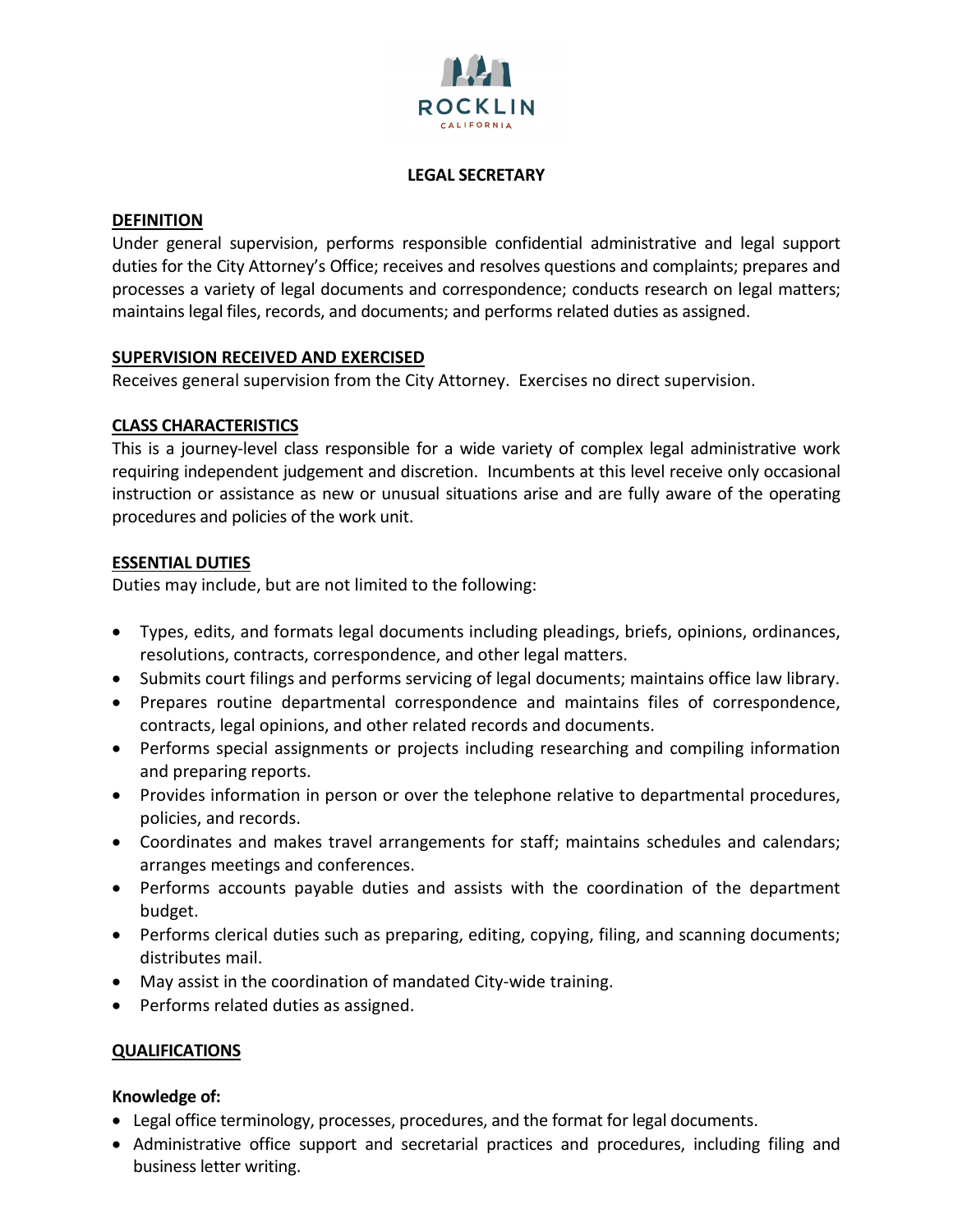Legal Secretary Page 2 of 4

- Operating procedures of a legal office.
- Laws, rules, and regulations governing public agency meetings.
- Calendaring requirements for legal items, including court filings.
- Principles and practices of legal recordkeeping.
- Business arithmetic, including percentages and decimals.
- Techniques for providing a high level of customer service to the public and City staff, in person and over the telephone.
- Principles and techniques for working with groups and fostering effective team interaction to ensure teamwork is conducted smoothly.
- The structure and content of the English language, including the meaning and spelling of words, rules of composition, and grammar.
- Modern equipment and communication tools used for business functions and program, project, and task coordination.
- Computers and software programs (e.g., Microsoft software packages) to conduct, compile, and/or generate documentation.

## **Ability to:**

- Perform assigned duties with minimal supervision.
- Research and analyze information and data.
- Work with accuracy and thoroughness under tight deadlines.
- Understand and carry out oral and written instructions.
- Maintain strict confidentiality of all records and information within the department.
- Coordinate activities with other City departments and agencies as required.
- Prepare clear, concise, and complete reports and other written material.
- Maintain accurate records and files.
- Understand, interpret, and apply all pertinent laws, codes, regulations, policies and procedures, and standards relevant to work performed.
- Effectively represent the department and the City in meetings with governmental agencies; community groups; various business, professional, and regulatory organizations; and in meetings with individuals.
- Independently organize work, set priorities, meet critical deadlines, and follow-up on assignments.
- Attend, represent the department, and make presentations at Council, interagency committees, and other meetings.
- Effectively use computer systems, software applications, and modern business equipment to perform a variety of work tasks.
- Communicate clearly and concisely, both orally and in writing, using appropriate English grammar and syntax.
- Use tact, initiative, prudence, and independent judgment within general policy, procedural, and legal guidelines.
- Establish, maintain, and foster positive and effective working relationships with those contacted in the course of work.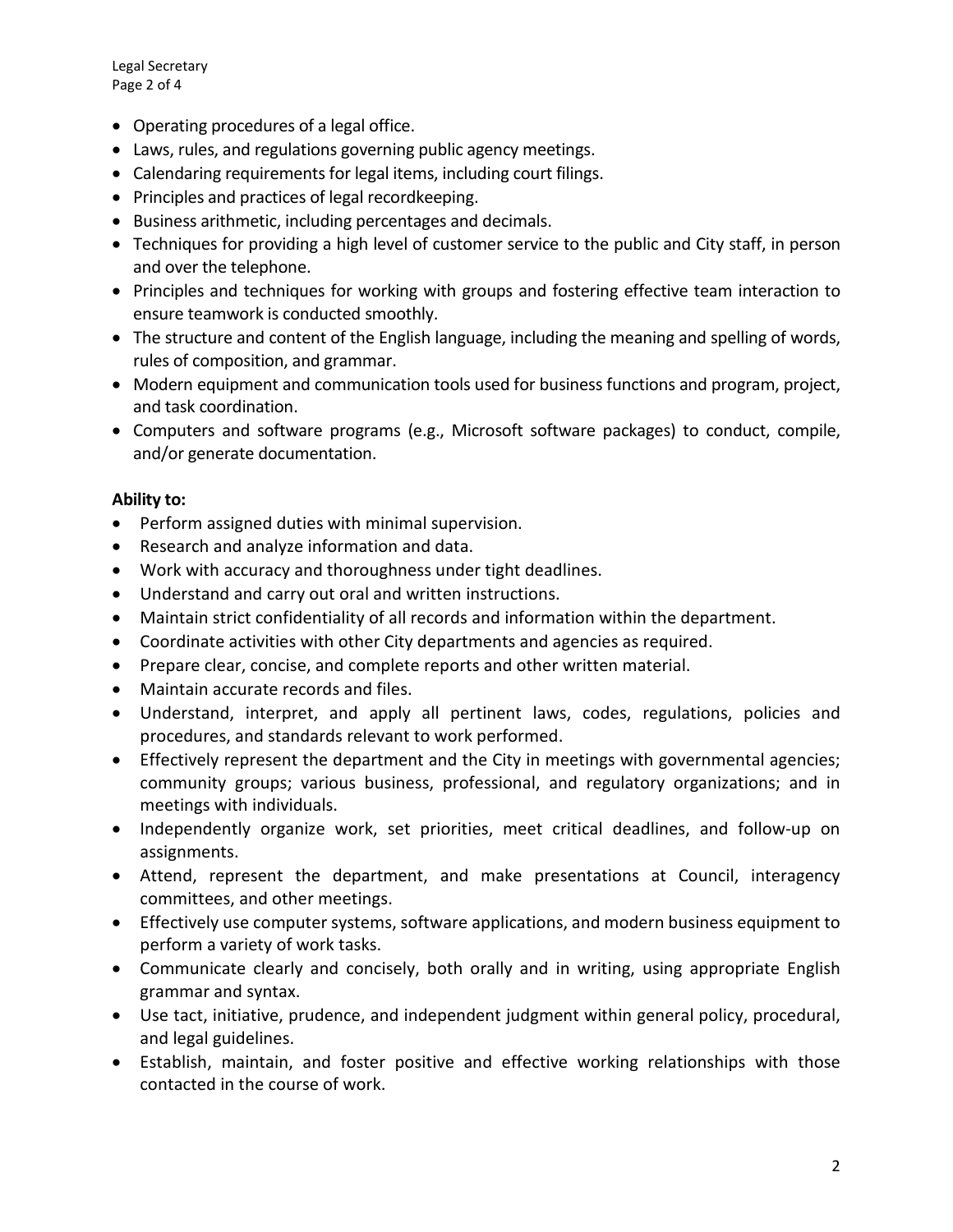Legal Secretary Page 3 of 4

# **Education and Experience**

*A combination of education and experience which would provide the required knowledge and abilities is qualifying. Note: education may not fully substitute for the required experience unless expressly stated herein.*

Equivalent to graduation from high school;

#### **AND**

Two (2) years of full-time legal clerical experience involving the preparation and processing of legal documents.

# **Licenses and Certifications**

• Possession of, or ability to obtain and maintain, a valid California Class C Driver License and a satisfactory driving record is required. Individuals who do not meet this requirement due to a disability will be reviewed on a case-by-case basis.

# **PHYSICAL DEMANDS**

Must possess mobility to work in a standard office setting and use standard office equipment, including a computer; the ability to operate a motor vehicle to visit various City sites and attend off-site meetings; vision to read printed material and view a computer screen; hearing and speech to communicate in person, before groups, and over the telephone; finger dexterity to operate standard office equipment and access, enter, and retrieve data using a computer keyboard and calculator; the ability to bend, stoop, kneel, reach, and push and pull drawers open and closed to retrieve and file information; and occasionally lift, carry, push, and pull materials and objects up to 20 pounds to perform the required job functions. Reasonable accommodations will be made for individuals on a case-by-case basis.

## **ENVIRONMENTAL CONDITIONS**

Employees work in an office environment with moderate noise levels, controlled temperature conditions, and no direct exposure to hazardous physical substances. Employees may interact with upset individuals in interpreting and enforcing departmental policies and procedures.

## **WORKING CONDITIONS**

Employees may be required to work evenings, weekends, and holidays, as well as participate in afterhours on-call assignments.

*Emergency Service Workers:* All City of Rocklin employees are designated as Emergency Service Workers during a proclaimed emergency and may be required to perform certain emergency services at the direction of the department and/or City.

*This class specification should not be construed to imply that these requirements are the exclusive standards of each position as not all duties are necessarily performed by each incumbent.*